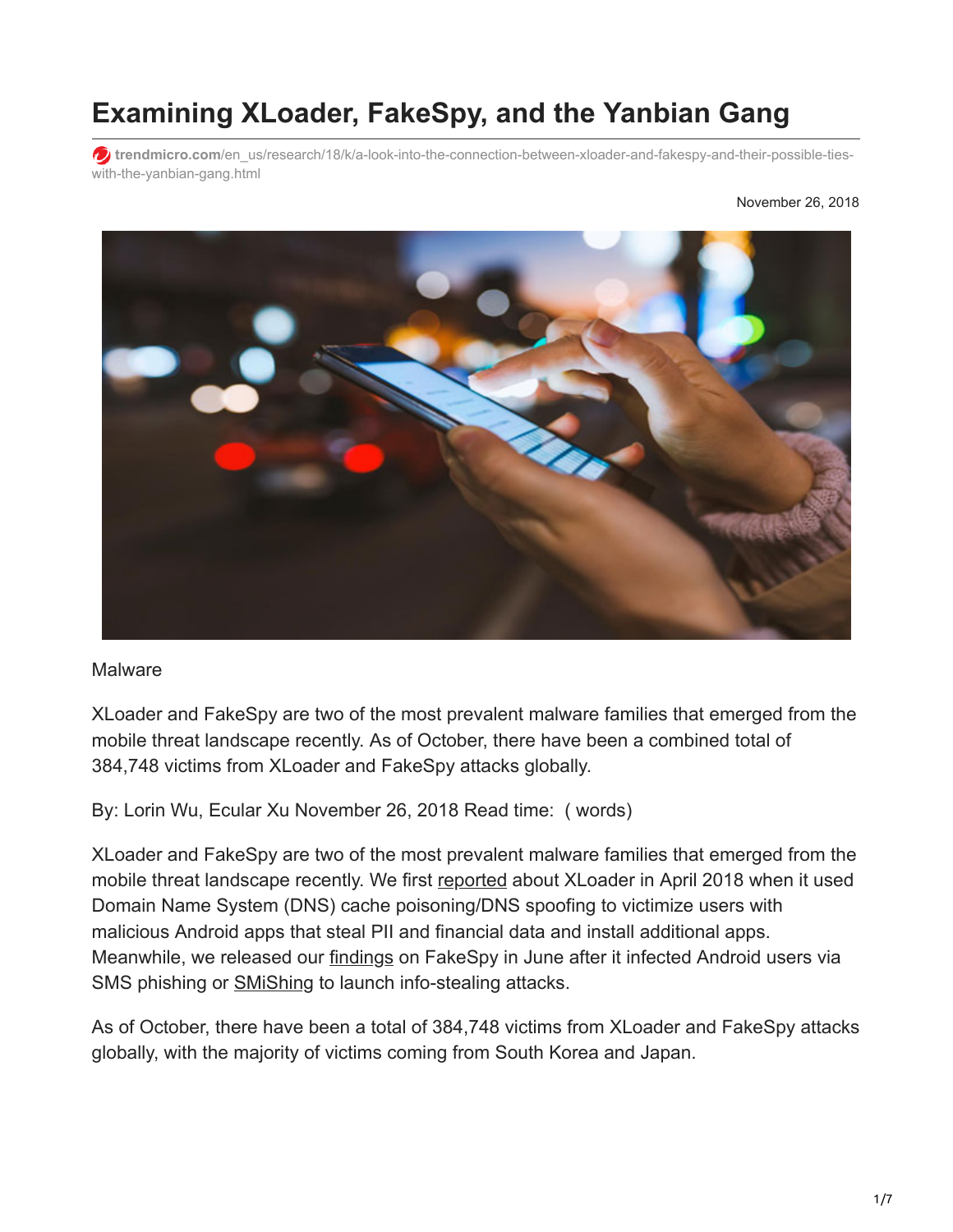

Figure 1. Monthly infection count for XLoader and FakeSpy attacks this year

When we released our initial findings on XLoader and FakeSpy, they appeared to have nothing to do with each other. However, our new research uncovered clues that could indicate that they are either being operated by the same threat actor group or that their operators are affiliated with each other.

## **XLoader and FakeSpy posed as legitimate apps of a Japanese home delivery service company**

The first clue that led to the discovery of the connection between XLoader and FakeSpy is when the former was observed disguising as a legitimate app of a major Japanese home delivery service company in June. Interestingly, almost all FakeSpy variants posed as the abovementioned Japanese apps to steal sensitive information from users.

Digging deeper into the activities of XLoader and FakeSpy, we learned that they use the same ecosystem to deploy malware. We used VirusTotal to search for an XLoader sample (bf0ad39d8a19b9bc385fb629e3227dec4012e1f5a316e8a30c932202624e8e0e) in July and learned that the sample was downloaded from a malicious domain posing under the name of the said home delivery service company. When we analyzed a FakeSpy sample (ba5b85a4dd70b96f4a43bda5eb66e546facc4e3523f78a91fc01c768c6de5c24) over a month later, we discovered that it was downloaded from the same malicious domain.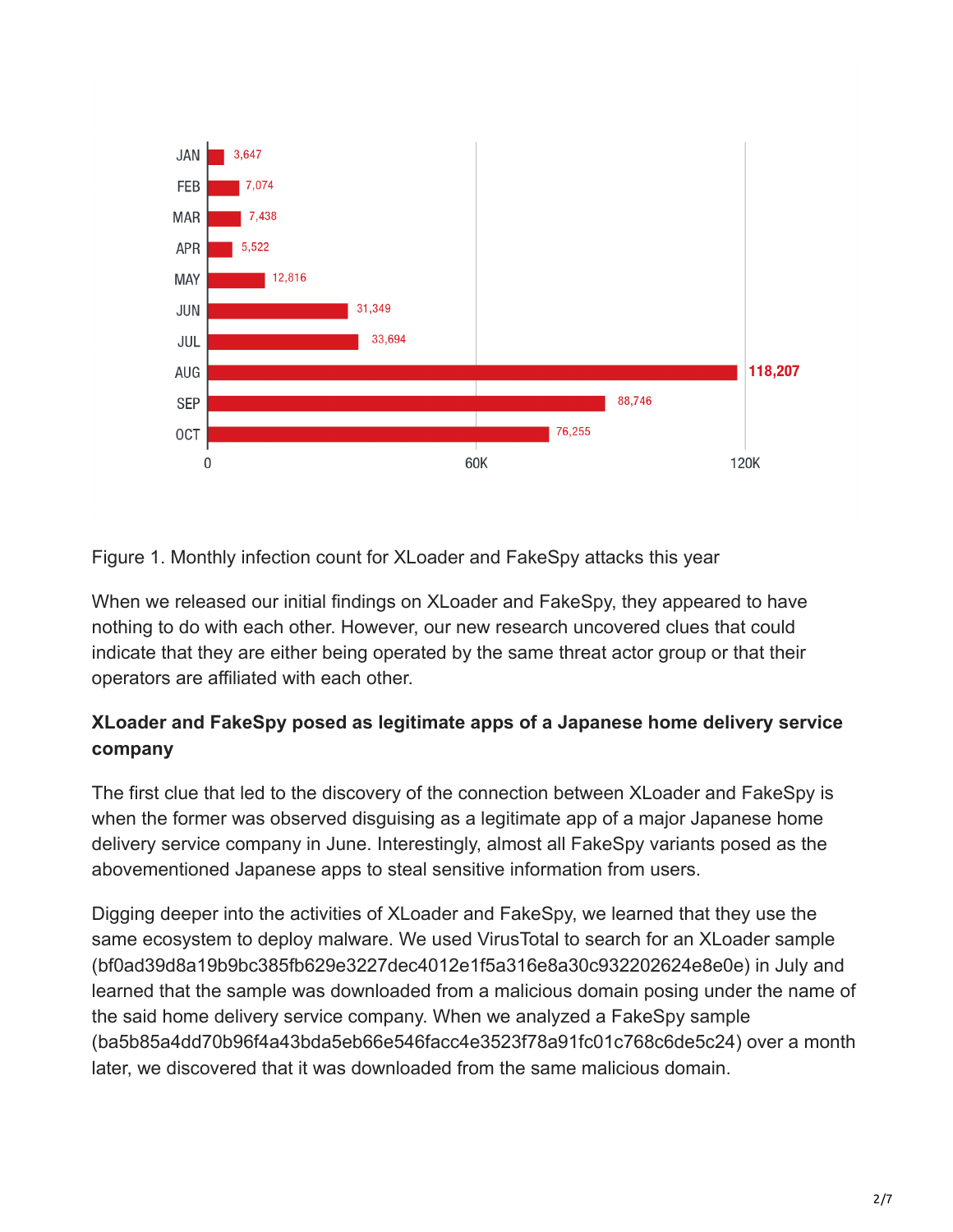

Figure 2. VirusTotal showing details of an XLoader sample coming from the abovementioned domain



Figure 3. A FakeSpy sample was found to have been downloaded from the same domain

Multiple XLoader and FakeSpy samples also showed the same results. As of this writing, we identified 126 domains that XLoader and FakeSpy shared for deploying malware (see complete IoC list in the research paper).

In addition, we saw similarities in XLoader and FakeSpy's methods involving their C&C addresses. Some of their variants abuse social media user profiles to hide their real C&C addresses.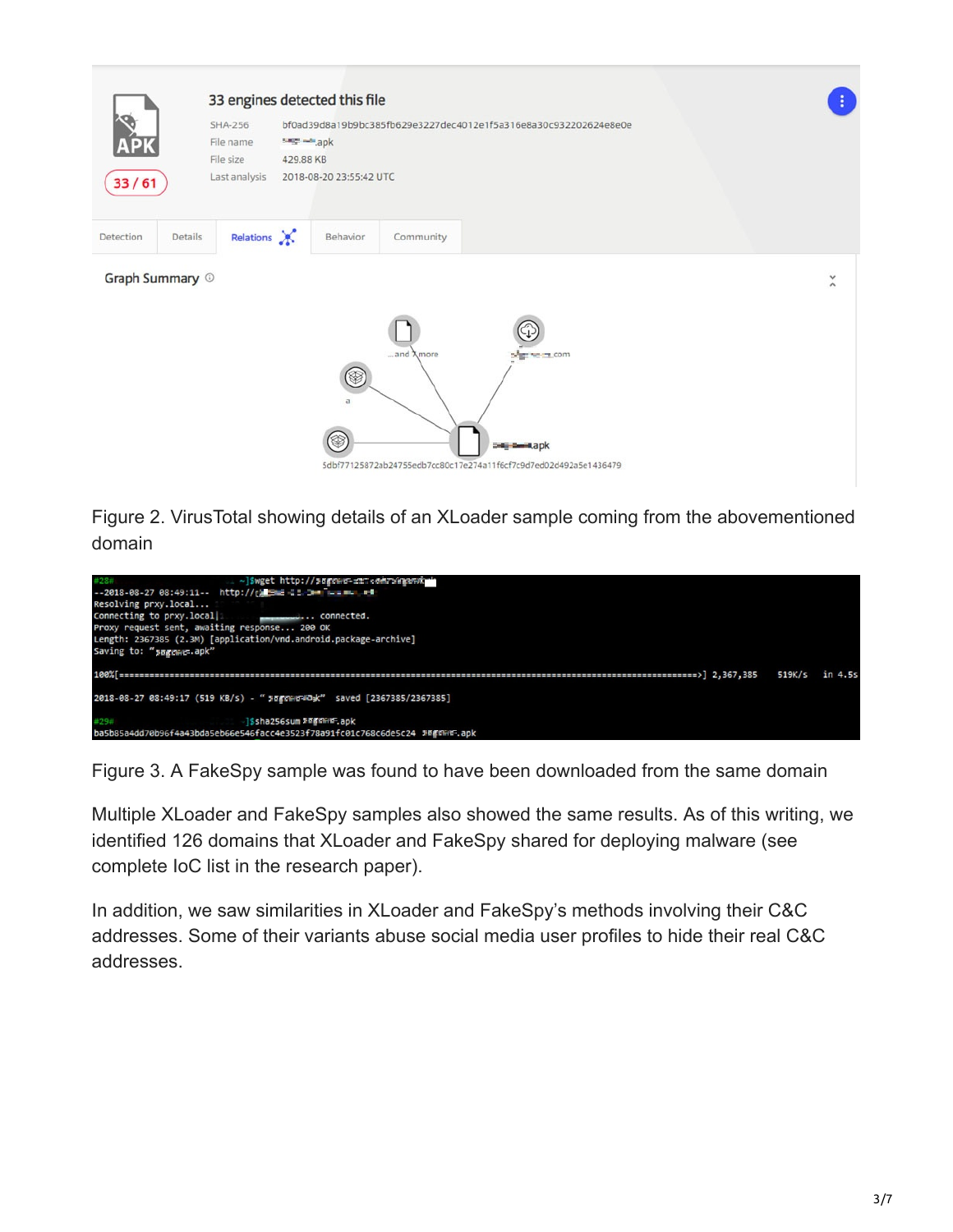

Figure 4. XLoader hiding its real C&C address in a social media user profile. Note: Through active cooperation with vendors that own the involved domains mentioned in this research, the user profile pages and accounts have been blocked.



Figure 5. The IP address is written on social media profiles, always starting with <sup>NA</sup> and ends with \$\$. When the app is launched, it will access the page and parse contents to get the real C&C address.

## **The Yanbian Gang connection**

Analyzing the code structure and behavior of XLoader and FakeSpy, we were able to correlate the latter's samples to those of the [Yanbian Gang](https://blog.trendmicro.com/trendlabs-security-intelligence/mobile-malware-gang-steals-millions-from-south-korean-users/), a Chinese cybercriminal group infamous for stealing money from account holders of South Korean banks.

Aside from the fact that FakeSpy and Yanbian apps targeted online banking users in Japan and South Korea, we also learned that both operators used malware with similar code: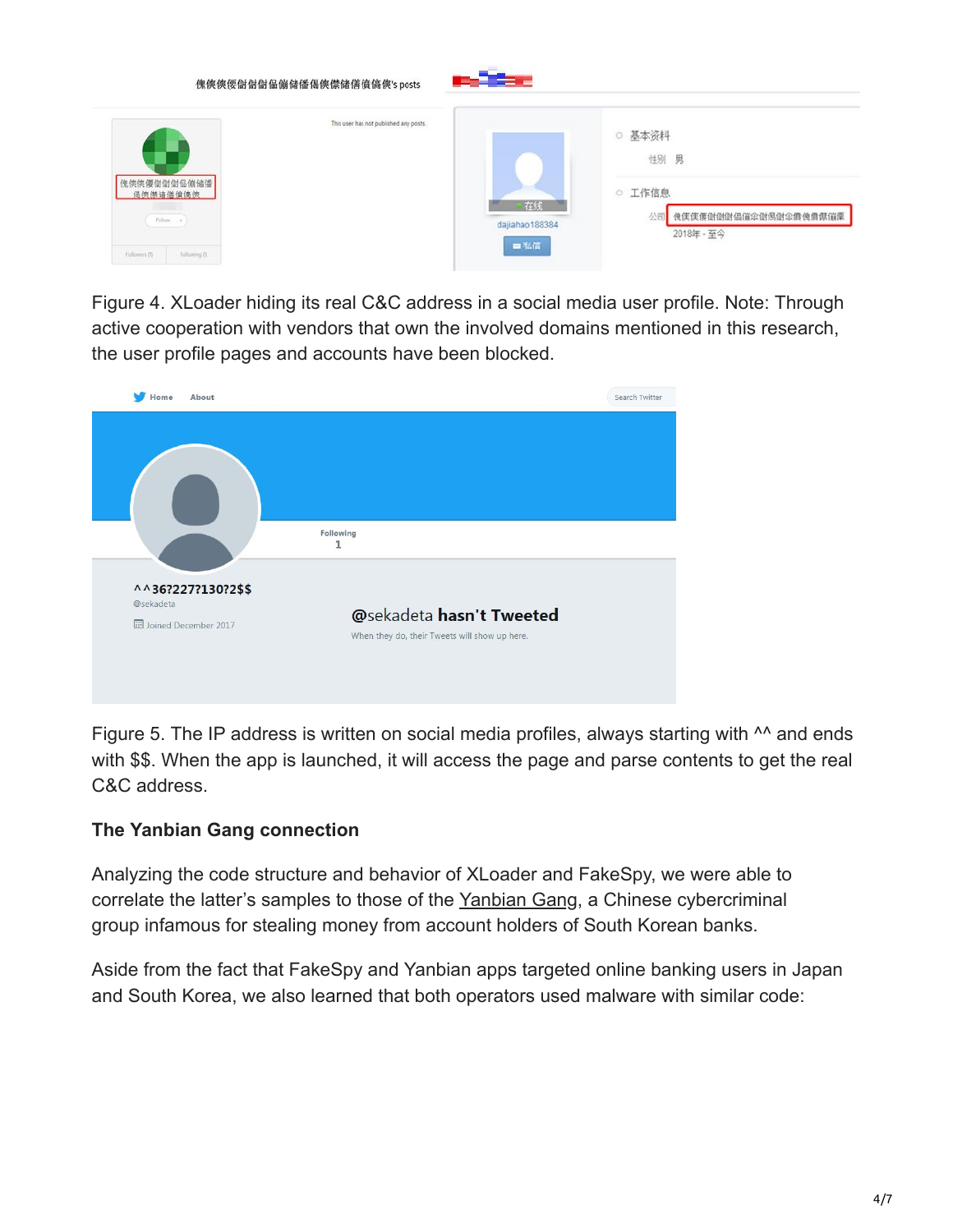```
public static String a(Context arg6) {
    int v5 = 3;int v4 = 2;StringBuilder v2 = new StringBuilder();
    Object v0 = arg6.getSystemService("phone");
    String v1 = ((TelephonyManager)v0).getLine1Number();
    String v0_1 = ((TelephonyManager)v0).getSimSerialNumber();
    if(v1 == null || (v1.equals(""))) {if(v@_1 != null & 8 & |v@_1.equals("")) {v2.append(v0_1);ŀ
        v0 1 = v2.toString();\mathbf{R}else <math>5</math>if(v1.startsWith("+86")) {v0_1 = v1.substring(v5);ł
        else if(v1.startsWith("86")) {
            v0 1 = v1.substring(v4);ŀ
        else {v0 1 = v1;ł
        if(v0_1.startsWith("+82")) {v0_1 = v0_1.substring(v5);}
        else if(v0_1.startsWith("82")) {
            v0_1 = v0_1.substring(v4);\mathbf{R}v2.append(v0_1);v0_1 = v2.toString();\mathcal{F}return v0_1;
\mathbf{R}
```
Figure 6. Code from a Yanbian Gang app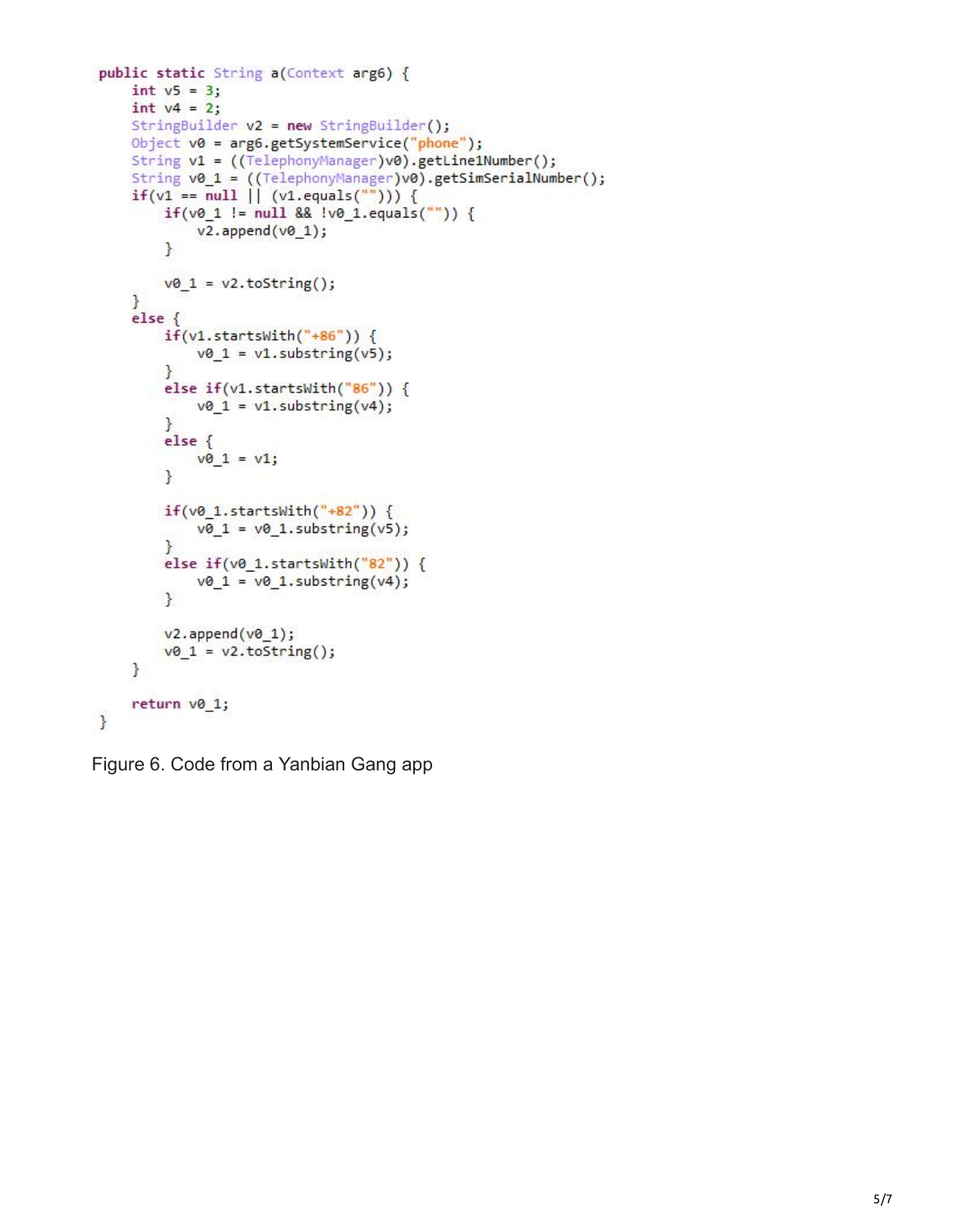```
public static String getMachine(Context arg8) {
    String v5;
    int v7 = 3;int v6 = 2;StringBuilder v4 = new StringBuilder();
    Object v2 = arg8.getSystemService("phone");
    String v3 = ((TelephonyManager)v2).getLine1Number();
    String v1 = ((TelephonyManager)v2).getSimSerialNumber();
    if(v3 == null || (v3.equals(""))) {
        String v0 = ((TelephonyManager)v2).getDeviceId();
        if(!TextUtils.isEmpty(((CharSequence)v0))) {
            v4.append(v0);
            return v4.toString();
        \mathcal{F}if(v1 != null 88 !v1.equals("")) {
            v4.append(v1);
        ł
        if(v4.toString().length() == 0) {
            v4.append("123456789");
        ł
        v5 = v4.toString();
    F
    else {
        if(v3.startsWith("+86")) {v3 = v3.substring(v7);J.
        else if(v3.startsWith("86")) {
            v3 = v3.substring(v6);ł
        if(v3. startsWith("+82")) {
            v3 = v3.substring(v7);ł
        else if(v3.startsWith("82")) {
            v3 = v3.substring(v6);}
        v4.append(v3);
        v5 = v4.toString();
    }
    return v5;
}
```
Figure 7. Code from a FakeSpy app